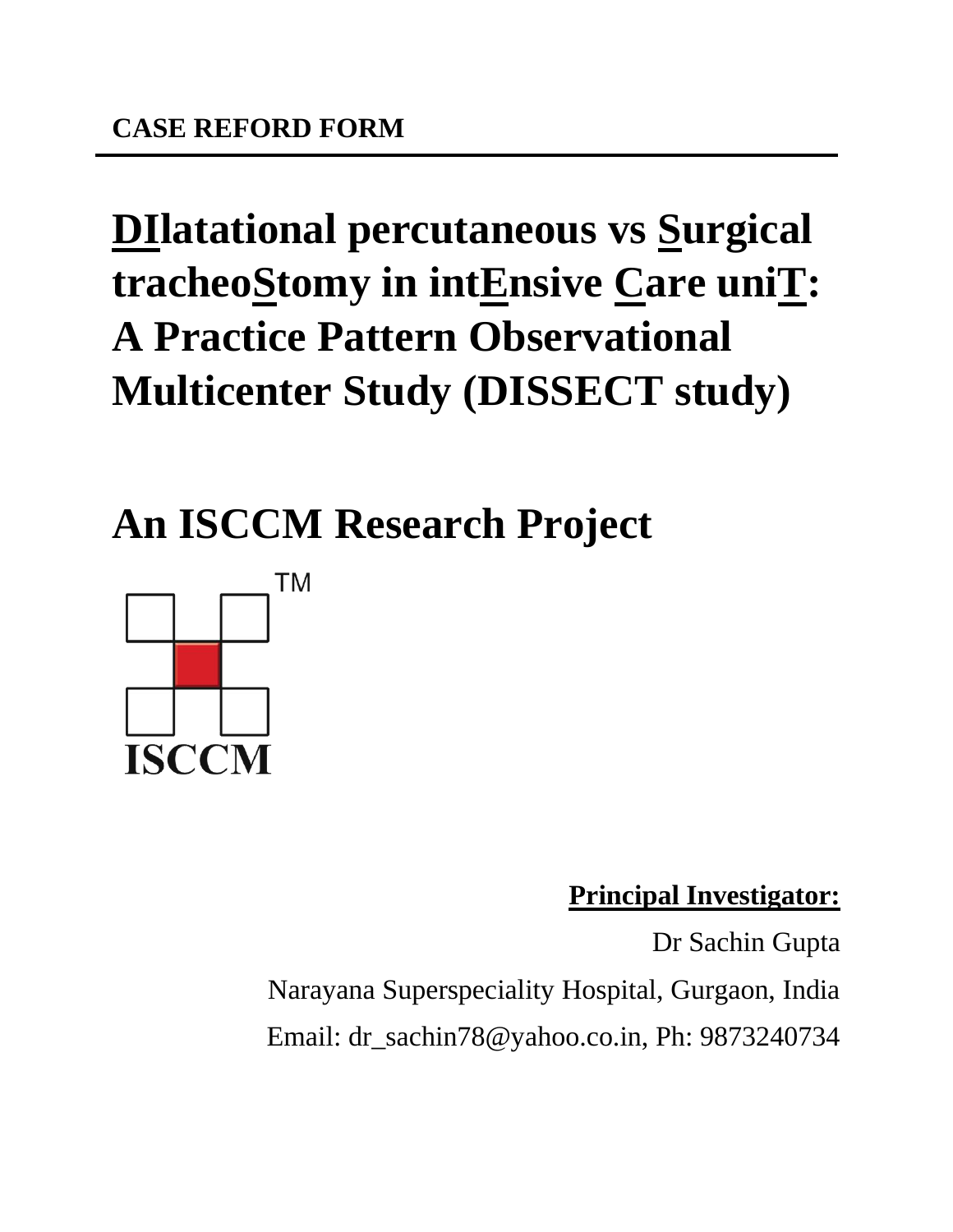## **CASE RECORD FORM**

### **I. PATIENT DEMOGRAPHIC DATA**

|    | 1. Gender:                | Male                                                                | Female |                         |      |
|----|---------------------------|---------------------------------------------------------------------|--------|-------------------------|------|
|    | 2. Age Years              |                                                                     |        |                         |      |
| 3. | Co-morbidities            |                                                                     |        |                         |      |
|    | Hypertension              | $\Box$ Diabetes Mellitus                                            |        | $\Box$ Hypothyroidism   |      |
|    |                           | $Hyperthyroidism$ $\Box$ Chronic kidney disease                     |        | Coronary artery disease |      |
|    | Chronic Liver disease     | <b>COPD</b>                                                         |        | Malignancy              | None |
| 4. | Clinical parameters       |                                                                     |        |                         |      |
|    | a.                        | <b>Glasgow Coma Scale</b>                                           |        |                         |      |
|    | $\bigcirc$ GCS $\leq$ 8   | $\bigcirc$ GCS 9-12                                                 |        | $\bigcirc$ GCS 13-15    |      |
|    | b. Ventilatory parameters |                                                                     |        |                         |      |
|    |                           | $\bigcirc$ Controlled ventilation mode with FiO <sub>2</sub> < 0.40 |        |                         |      |
|    |                           | $\bigcirc$ Controlled ventilation mode with FiO <sub>2</sub> > 0.40 |        |                         |      |
|    |                           | $\bigcirc$ Spontaneous mode with FiO <sub>2</sub> < 0.40            |        |                         |      |
|    |                           | $\bigcirc$ Spontaneous mode with FiO <sub>2</sub> > 0.40            |        |                         |      |
|    | $\bigcirc$ On T-piece     |                                                                     |        |                         |      |
|    | Non intubated             |                                                                     |        |                         |      |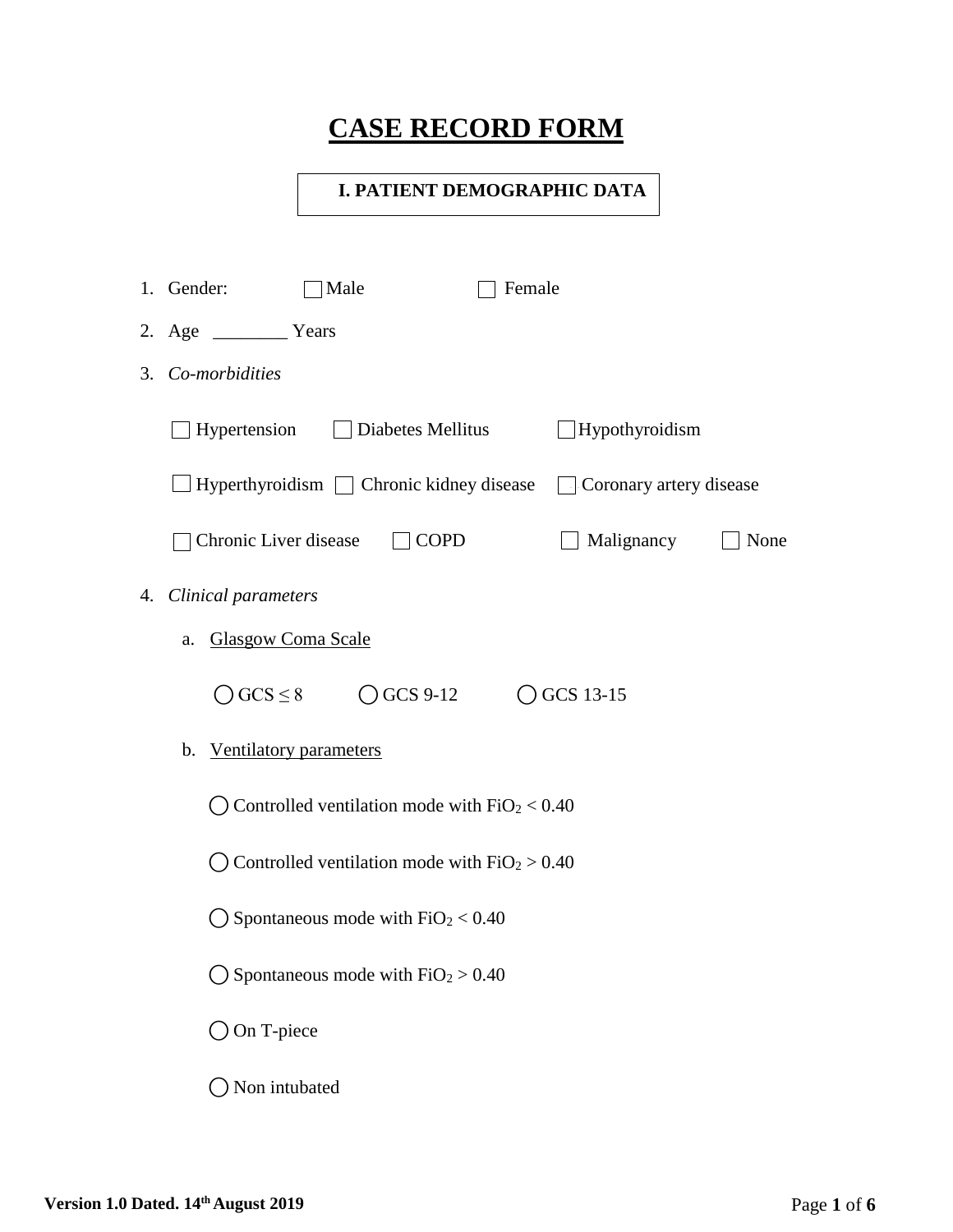| c. |  | Hemodynamic parameters |
|----|--|------------------------|
|    |  |                        |

 $\bigcirc$  Noradrenaline < 0.1 ug/kg/min

 $\bigcirc$  Noradrenaline > 0.1 ug/kg/min

 $\bigcirc$  Noradrenaline > 0.1 ug/kg/min + any other vasopressor

O No vasopressor

d. Coagulation parameters

 $\bigcirc$  Platelet count > 100 x 10<sup>9</sup>/L

 $\bigcirc$  Platelet count 50-100 x 10<sup>9</sup>/L

 $\bigcirc$  Platelet count < 50 x 10<sup>9</sup>/L

# Transfusion planned:  $\Box$  Yes  $\Box$  No Transfusion planned:  $\Box$  Yes  $\Box$  No Transfusion planned:  $\Box$  Yes  $\Box$  No  $\bigcap$  INR < 1.5 Transfusion planned:  $\bigcap$  Yes  $\bigcap$  No  $\bigcirc$  INR > 1.5 Transfusion planned:  $\bigcirc$  Yes  $\bigcirc$  No

### **II. PROCEDURE RELATED DATA**

#### **A. PRE TRACHEOSTOMY**

1. Date of Procedure\_\_\_\_\_\_\_\_\_\_\_\_\_\_\_\_\_\_\_\_\_\_\_\_

2. *Type of Tracheostomy decided*

Surgical Percutaneous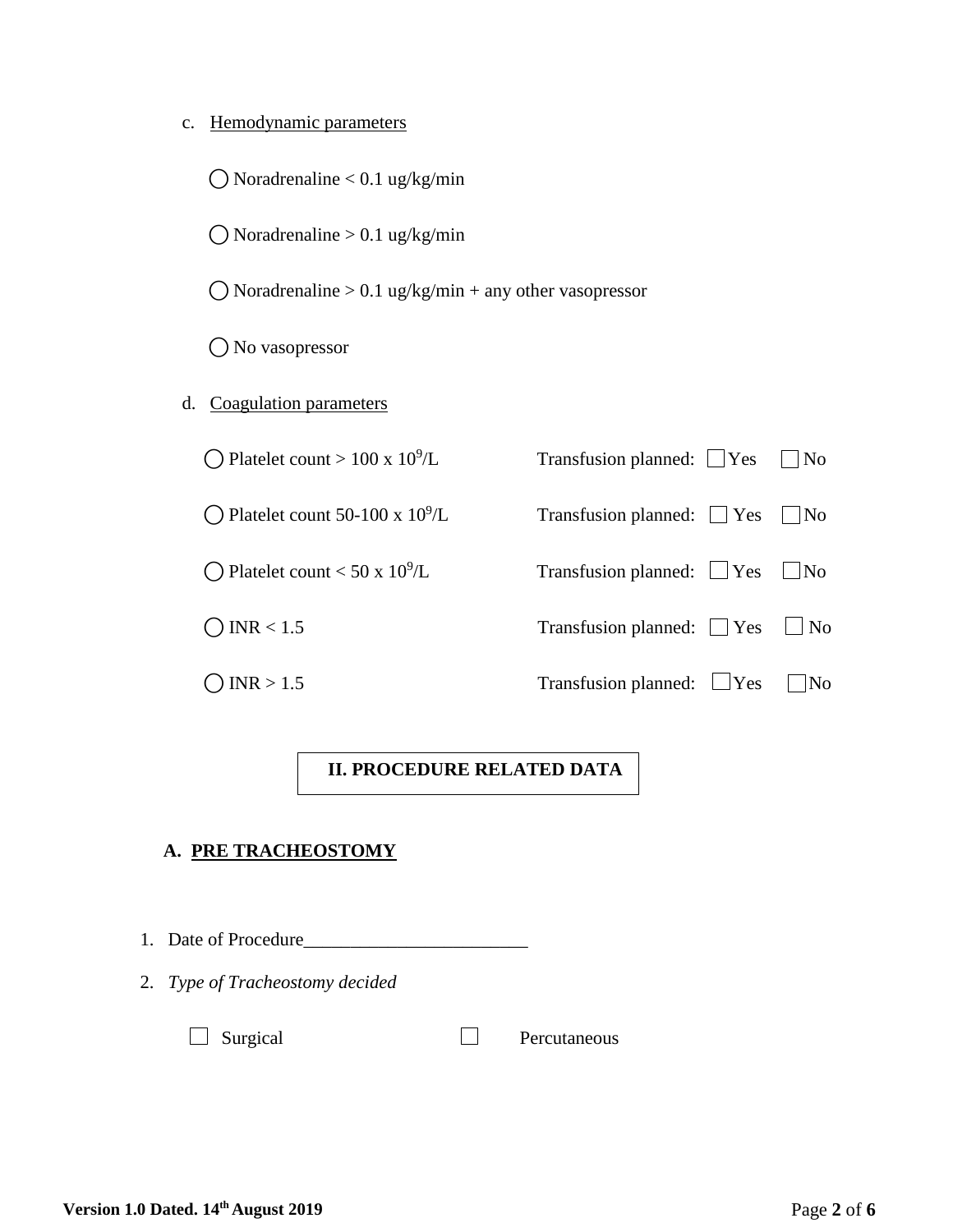|  | 3. Indication for Tracheostomy |
|--|--------------------------------|
|  |                                |

|    | Neurological for long term airway protection                                    |
|----|---------------------------------------------------------------------------------|
|    | As part of weaning process                                                      |
|    | Emergency airway management                                                     |
|    |                                                                                 |
| 4. | Timing of tracheostomy                                                          |
|    | Early (within 7 days of ventilator support)                                     |
|    | $\Box$ Late (after 7 days of ventilator support)                                |
|    |                                                                                 |
|    | 6. Place of Procedure:<br>$\Box$ ICU<br>$\Box$ Operation Theatre                |
|    | 7. If percutaneous tracheostomy, the technique used (if surgical, proceed to 8) |
|    | Single Dilator $\Box$ Multiple dilator<br>Griggs forcep's                       |
|    | 8. If surgical, then reason                                                     |
|    | Adequate skill not present<br>Admitting consultant opinion                      |
|    | PDT kit not available<br>Platelet Count $<$ 50,000                              |
|    | INR > 1.5<br>Cost of PCT procedure is higher                                    |
|    | <b>Short Neck</b><br>Bronchoscopy or USG not available for PCT                  |
|    |                                                                                 |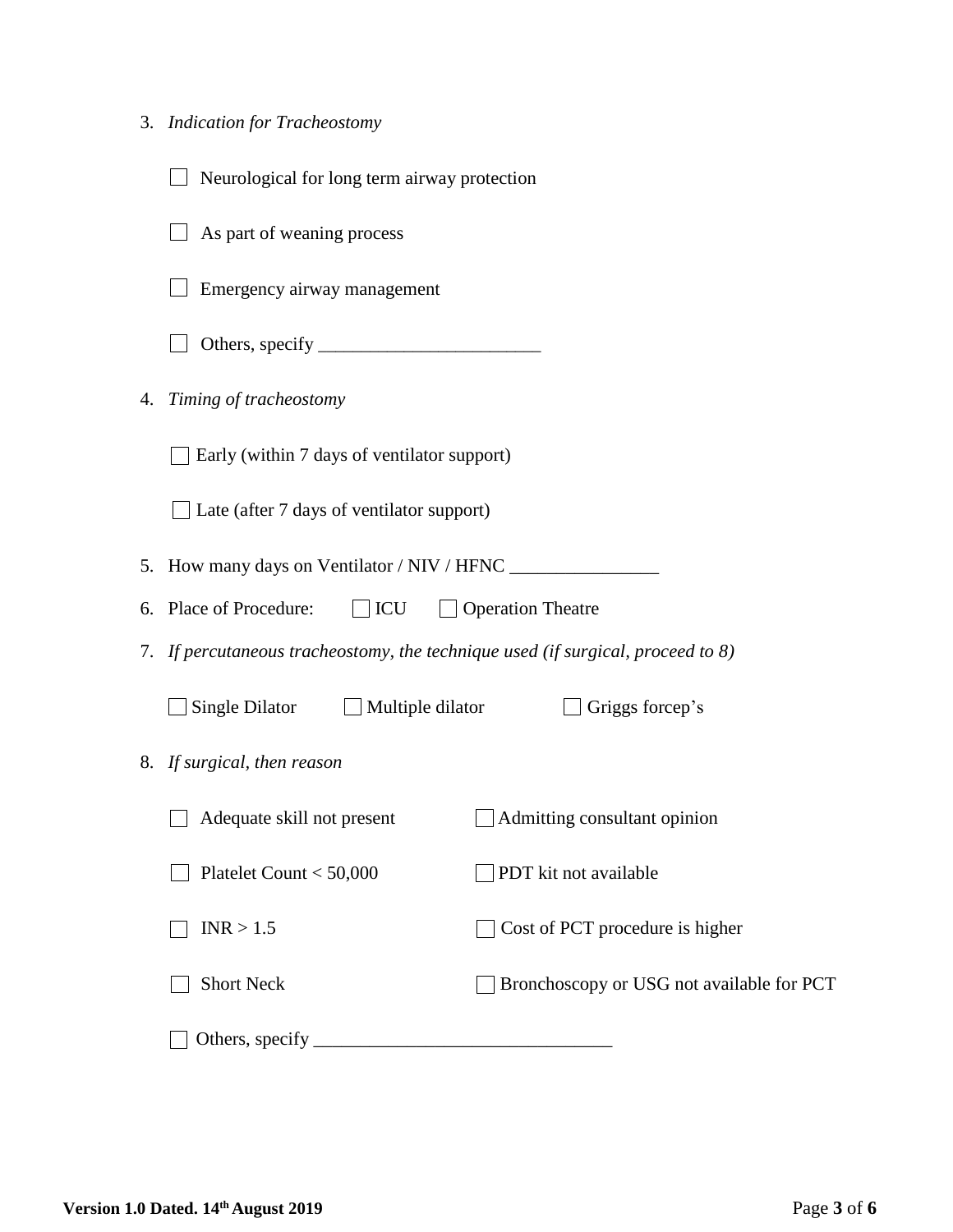|  |  | 9. Neck anatomy assessed by |  |  |
|--|--|-----------------------------|--|--|
|--|--|-----------------------------|--|--|

| Ultrasound                              |              |      |                  |
|-----------------------------------------|--------------|------|------------------|
| $\bigcirc$ Excellent                    | Good         |      | ◯ Unsatisfactory |
|                                         |              |      |                  |
|                                         |              |      |                  |
| Clinical                                |              |      |                  |
| <b>B. DURING TRACHEOSTOMY</b>           |              |      |                  |
| 1. Guidance used                        |              |      |                  |
| Ultrasound                              | Bronchoscopy | None |                  |
|                                         |              |      |                  |
| 3. Sedation & Paralysis used            |              |      |                  |
| Propofol / Thiopentone / Ketamine       |              |      |                  |
| Dexmedetomidine                         |              |      |                  |
| $\Box$ Fentanyl / Morphine              |              |      |                  |
| Midazolam                               |              |      |                  |
| Succinylcholine / Rocuronium            |              |      |                  |
| Vecuronium / Atracurium / Cisatracurium |              |      |                  |
| None                                    |              |      |                  |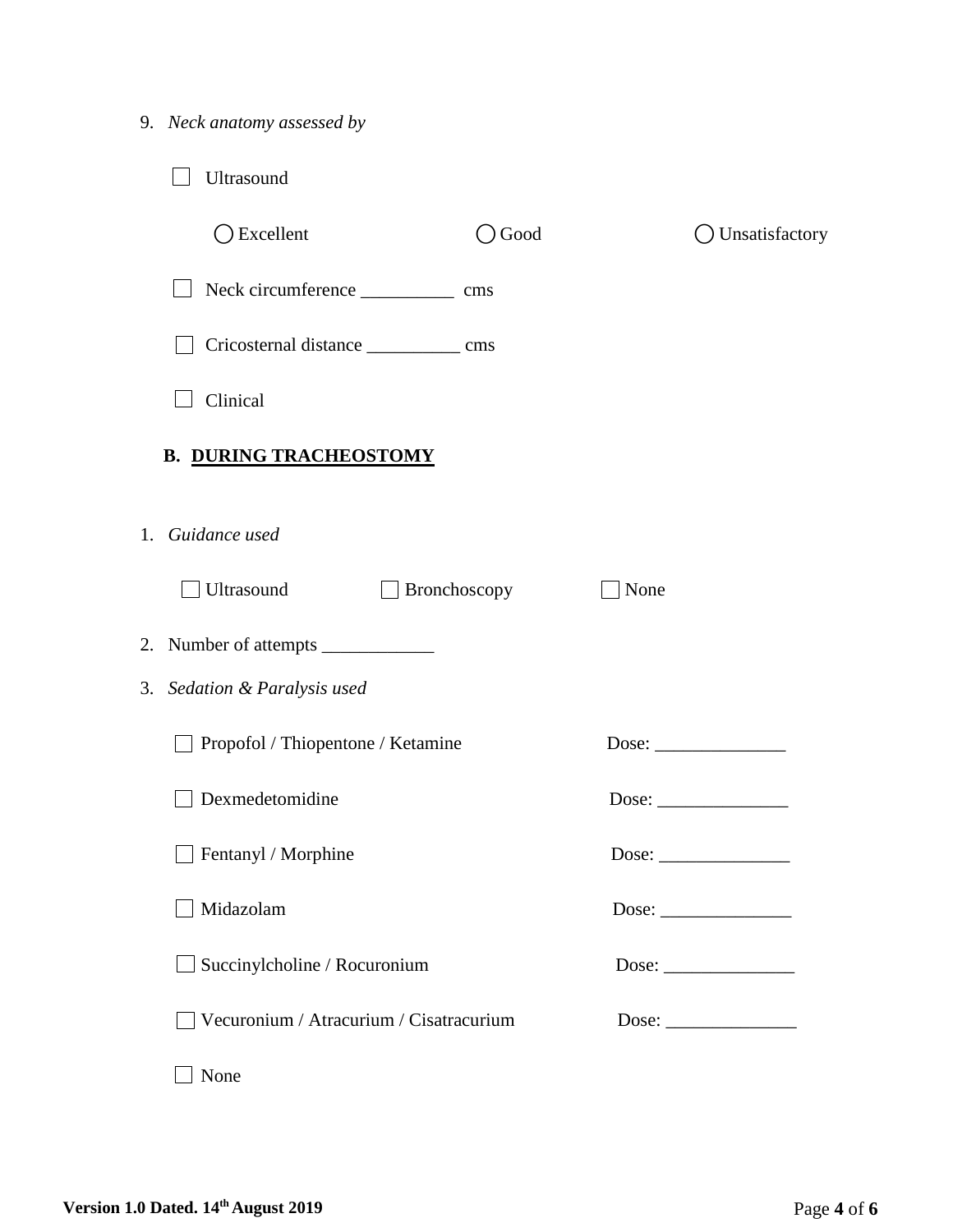### **III. OPERATOR RELATED DATA**

| 1. Procedure performed by:       |                                                                             |                               |                                       |
|----------------------------------|-----------------------------------------------------------------------------|-------------------------------|---------------------------------------|
| Intensivist                      | Anaesthesiologist Pulmonologist                                             |                               | <b>ENT</b> surgeon                    |
|                                  |                                                                             |                               |                                       |
| 2.                               | How many tracheostomies have been approximately performed by the performer? |                               |                                       |
| < 10                             | $10 - 25$                                                                   | $>25$                         |                                       |
|                                  |                                                                             |                               |                                       |
|                                  | IV. COMPLICATIONS RELATED DATA                                              |                               |                                       |
| 1. Minor Complications           |                                                                             |                               |                                       |
|                                  | Estimated blood loss 10 - 15 ml                                             | $SpO2 < 90\%$ for < 5 minutes |                                       |
|                                  | Hypotension for $<$ 5 minutes                                               | Posterior wall puncture       |                                       |
|                                  | Subcutaneous emphysema on CXR                                               | None                          |                                       |
| <b>Major Complications</b><br>2. |                                                                             |                               |                                       |
|                                  | Estimated blood loss > 15 ml                                                |                               | $SpO2 < 90\%$ for more than 5 minutes |
|                                  | Hypotension for $> 5$ minutes                                               |                               | New requirement of ventilator support |
|                                  | New requirement of vasopressor therapy                                      | False tract                   |                                       |
|                                  | Need to perform BAL post procedure                                          | Pneumothorax                  |                                       |
|                                  | Abandoning the procedure                                                    | Death during procedure        |                                       |
| None                             |                                                                             |                               |                                       |